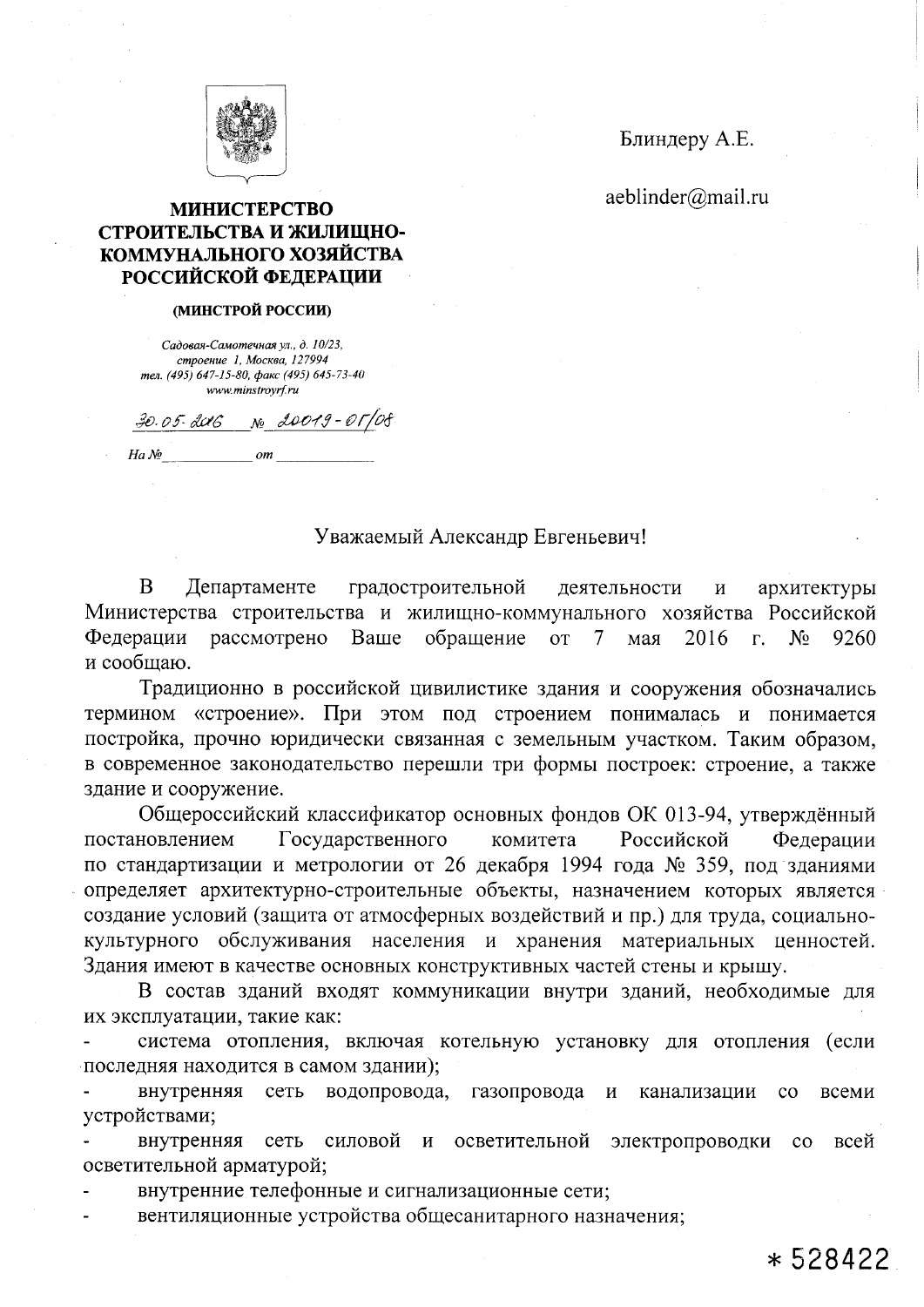подъёмники и лифты.

В свою очередь сооружениями признаются инженерно-строительные объекты, назначением которых является создание условий, необходимых для осуществления процесса производства путём выполнения тех или иных технических функций, не связанных с изменением предмета труда, или для осуществления различных непроизводственных функций.

Объектом, выступающим как сооружение, является каждое отдельное сооружение со всеми устройствами, составляющими с ним единое целое, например:

нефтяная скважина включает в себя вышку и обсадные трубы;

плотина включает в себя тело плотины, фильтры и дренажи, шпунты водоспуски  $\overline{M}$ водосливы цементационные завесы, металлическими  $\mathbf{M}$  $\mathbf{c}$ конструкциями, крепления откосов, автодороги по телу плотины, мостики, площадки, ограждения и др.;

эстакада включает в себя фундамент, опоры, пролетные строения, настил, пути по эстакаде, ограждения;

мост включает в себя пролетное строение, опоры, мостовое полотно (мостовые охранные брусья, контрольный и мостовой настил);

автомобильная дорога в установленных границах включает в себя земляное полотно с укреплениями, верхнее покрытие и обстановку дороги (дорожные знаки и т.п.), другие, относящиеся к дороге, сооружения-ограждения, сходы, водосливы, кюветы, мосты длиной не более 10 м, ров;

отдельные элементы главного железнодорожного пути каждого направления в границах дистанции пути включают в себя земляное полотно, дренажные, водоотводные и укрепительные сооружения земляного полотна, верхнее строение пути (рельсы, глухие пересечения, стрелочные переводы и др.), переезды через главные пути, которые включают ручные шлагбаумы, постоянные снеговые заборы К сооружениям также относятся: законченные функциональные устройства для передачи энергии и информации, такие как линии электропередачи, теплоцентрали, трубопроводы различного назначения, радиорелейные линии, кабельные линии связи, специализированные сооружения систем связи, а также ряд аналогичных объектов со всеми сопутствующими комплексами инженерных сооружений.

Согласно СНиП 10-01-94 «Система нормативных документов в строительстве. положения» наземное строительное сооружение Основные здание  $\omega_{\rm c}$ это с помещениями для проживания и (или) деятельности людей, размещения производств, хранения продукции или содержания животных. Сооружение - это строительной предназначенный единичный результат деятельности, ДЛЯ осуществления определённых потребительских функций.

В соответствии с Градостроительным кодексом Российской Федерации здания, строения и сооружения, а также объекты незавершённого строительства относятся к объектам капитального строительства (за исключением временных построек, киосков, навесов и других подобных построек). Это означает, что для их возведения необходимо получать разрешительную документацию. разрешительной документации объекты Бeз данные будут признаваться самовольными постройками согласно статье 222 Гражданского кодекса Российской Федерации. Получение разрешительной документации не требуется при: